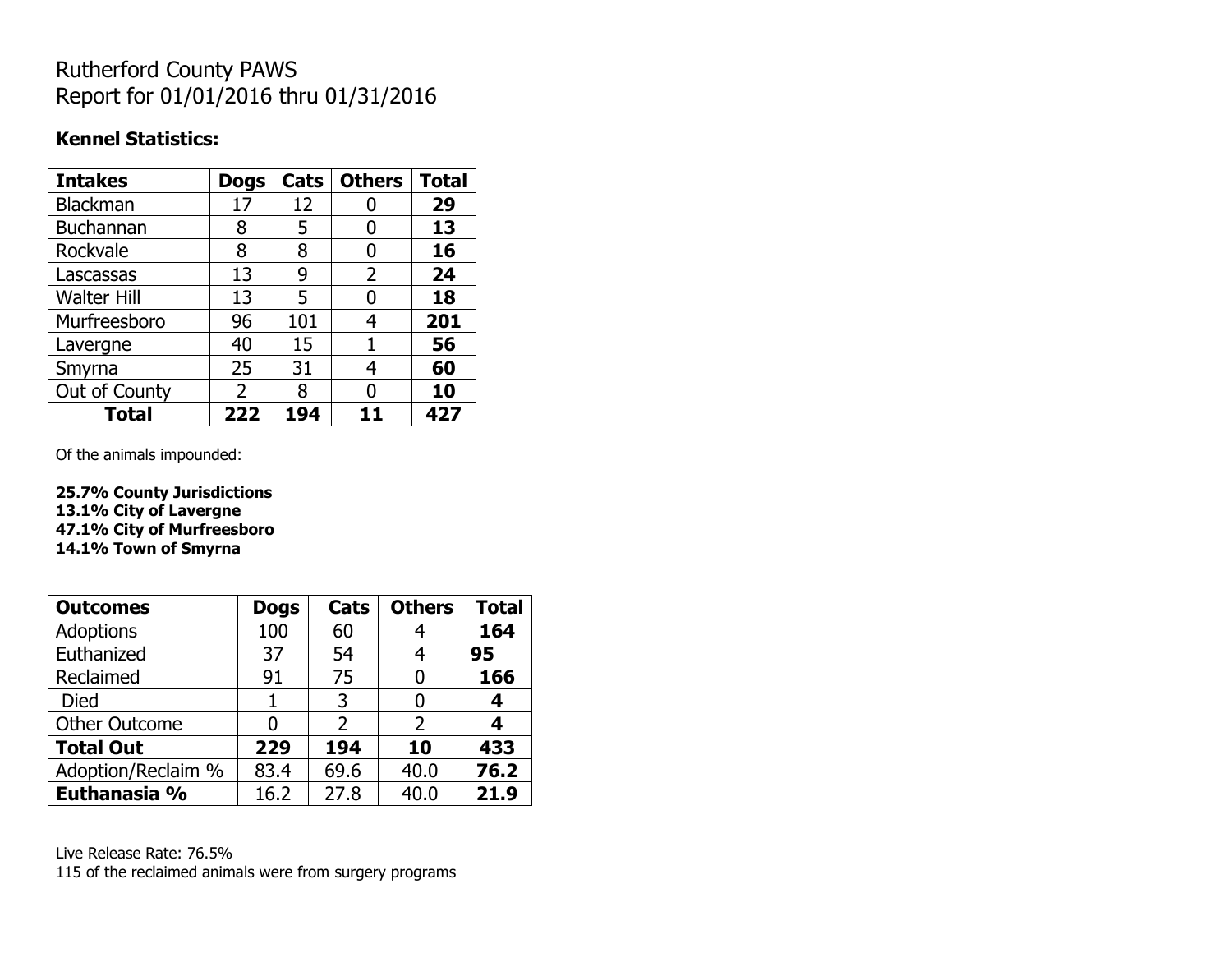Animals left in shelter on 01/31/2016: 82

1965 People visited the shelter looking for a lost /new pet.

1913 Logged calls/voice mails for the month.

#### **Activity Report by Jurisdiction:**

| Zones           | <b>Calls Received</b> | Calls Completed |
|-----------------|-----------------------|-----------------|
| <b>Blackman</b> | 189                   | 194             |
| Buchannan       | 110                   | 112             |
| Lavergne        | 216                   | 224             |
| Lascassas       | 112                   | 115             |
| Murfreesboro    | 458                   | 470             |
| Rockvale        | 129                   | 134             |
| Smyrna          | 143                   | 143             |
| Walter Hill     | 108                   | 108             |
| Out of Area     | 10                    |                 |
| <b>Total</b>    | 1475                  | 1511            |

44.5% County Jurisdictions 14.7% City of Lavergne 31.1% City of Murfreesboro 9.7% Town of Smyrna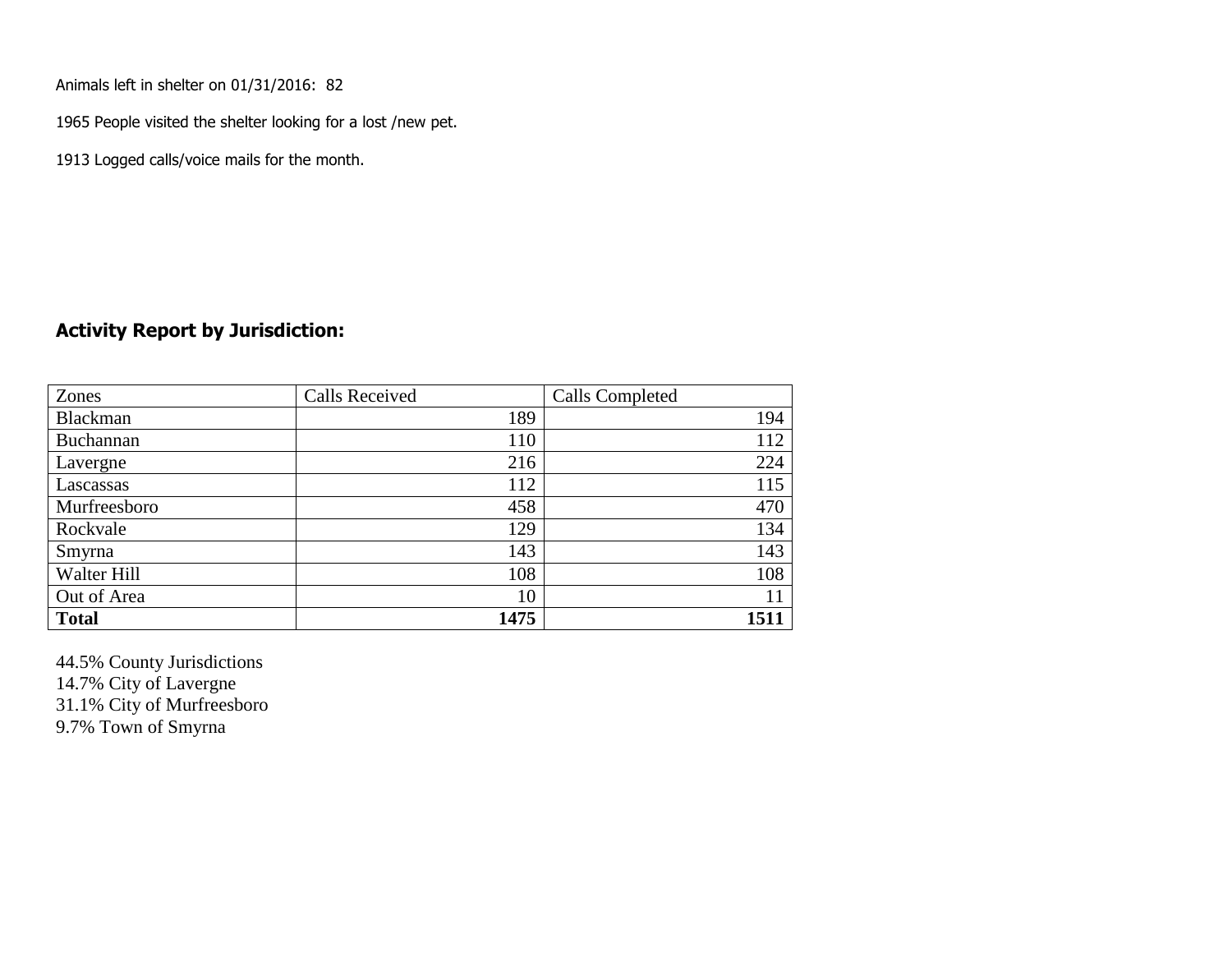# **Mileage:**

| <b>Officer</b> | <b>Miles</b> |
|----------------|--------------|
| 422            | 1684         |
| 425            | 1029         |
| 427            | 1449         |
| 428            | 1518         |
| 430            | 1246         |
| 432            | 1552         |
| 437            | 1756         |
|                |              |
|                |              |
|                |              |
|                |              |
|                |              |
|                |              |
|                |              |
|                |              |
|                |              |
|                |              |
| <b>Total</b>   | 10234        |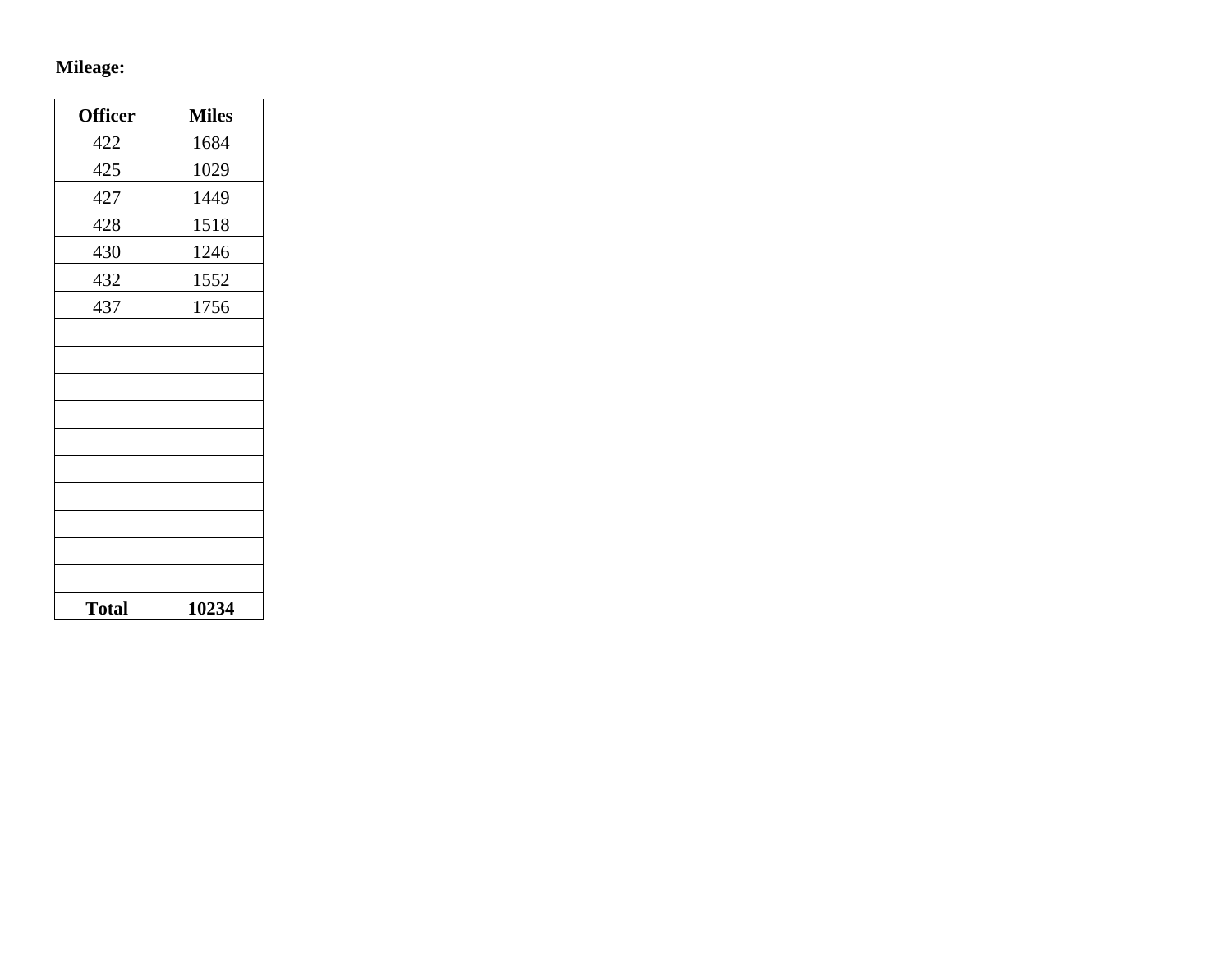## Fiscal Year-to-Date Report 07/01/15 thru 01/31/2016

### **Kennel Statistics:**

| <b>Intakes</b>     | <b>Dogs</b> | Cats | <b>Others</b> | <b>Total</b> |
|--------------------|-------------|------|---------------|--------------|
| Blackman           | 129         | 133  | 11            | 273          |
| Buchannan          | 108         | 161  | 9             | 278          |
| Rockvale           | 90          | 112  | 15            | 217          |
| Lascassas          | 111         | 115  | 10            | 236          |
| <b>Walter Hill</b> | 62          | 47   | 6             | 115          |
| Murfreesboro       | 782         | 1108 | 99            | 1989         |
| Lavergne           | 219         | 185  | 20            | 424          |
| Smyrna             | 197         | 316  | 36            | 549          |
| Out of County      | 14          | 18   |               | 32           |
| <b>Total</b>       | 1712        | 2195 | 206           | 4113         |

Of the animals impounded since July 01: **27.9% County Jurisdictions**

**10.3% City of Lavergne**

**48.4% City of Murfreesboro**

**13.4% Town of Smyrna**

| <b>Outcomes</b>      | <b>Dogs</b> | Cats | <b>Others</b> | <b>Total</b> |
|----------------------|-------------|------|---------------|--------------|
| <b>Adoptions</b>     | 797         | 577  | 34            | 1408         |
| Euthanized           | 358         | 1110 | 77            | 1545         |
| Reclaimed            | 543         | 460  | 1             | 1004         |
| <b>Died</b>          | 10          | 33   | 6             | 49           |
| <b>Other Outcome</b> | 12          | 15   | 88            | 115          |
| <b>Total Out</b>     | 1720        | 2195 | 206           | 4121         |
| Adoption/Reclaim %   | 77.9        | 47.3 | 17.0          | 58.5         |
| Euthanasia %         | 20.8        | 50.6 | 37.4          | 37.5         |

Live Release Rate: 60.6%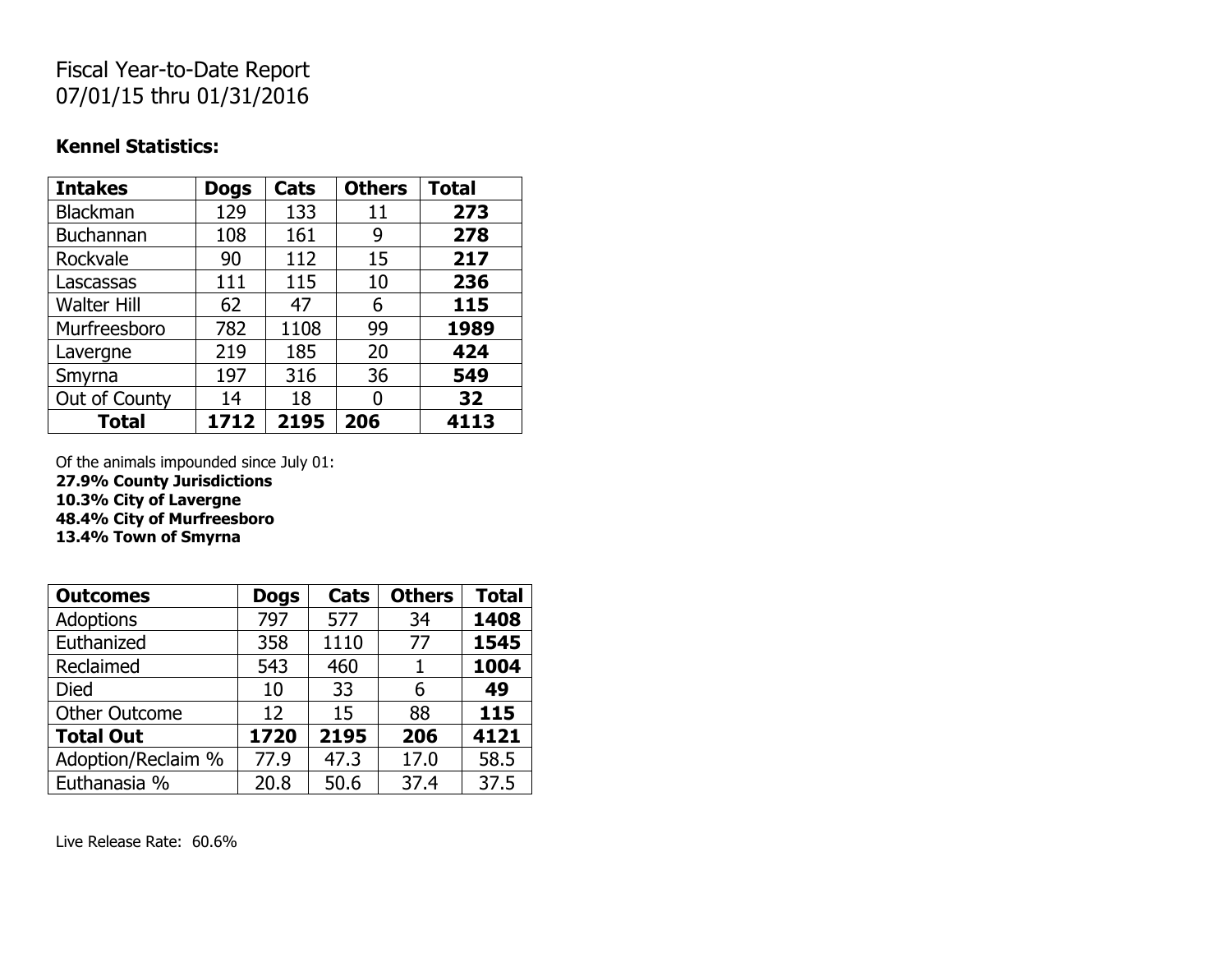15587 People have visited the shelter since July 01, 2015 looking for a lost /new pet.

14592 Logged calls/voice mails since July 01, 2015.

### **Activity Report by Jurisdiction:**

| Zones           | <b>Calls Received</b> | Calls Completed |
|-----------------|-----------------------|-----------------|
| <b>Blackman</b> | 1447                  | 1455            |
| Buchannan       | 814                   | 812             |
| Lavergne        | 1492                  | 1489            |
| Lascassas       | 814                   | 813             |
| Murfreesboro    | 3976                  | 3982            |
| Rockvale        | 776                   | 775             |
| Smyrna          | 1116                  | 1113            |
| Walter Hill     | 643                   | 644             |
| Out of Area     | 98                    | 99              |
| <b>Total</b>    | 11176                 | 11182           |

41.0% County Jurisdictions 13.4% City of Lavergne 35.6% City of Murfreesboro 10.0% Town of Smyrna